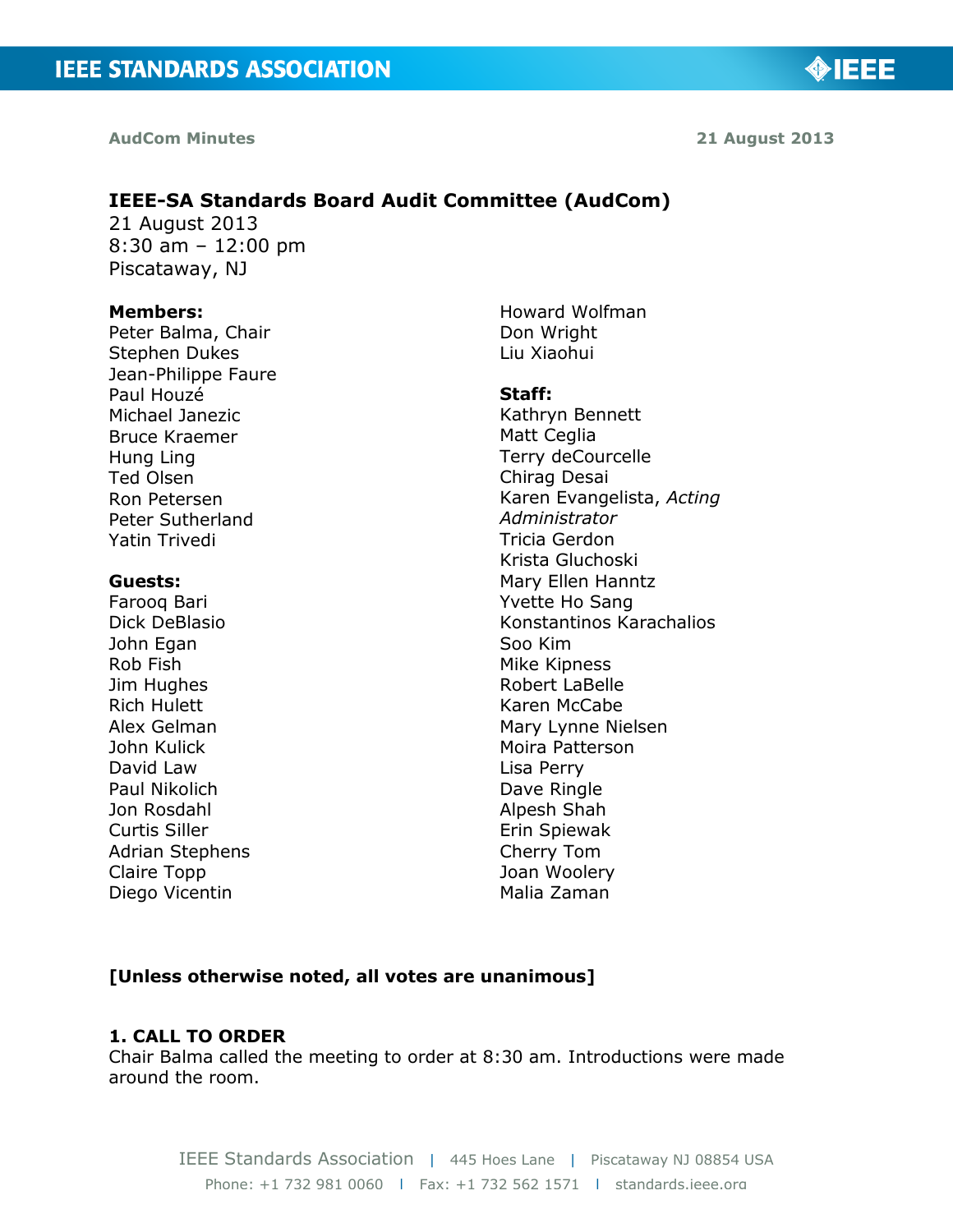## **2. REVIEW AND APPROVAL OF THE AGENDA**

Chair Balma asked if there were any additions, deletions or alterations to the published agenda. Upon hearing none, Chair Balma asked if there was any objection to approval of the agenda. Upon hearing none, the agenda was declared approved.

## **3. APPROVAL OF MINUTES OF THE 12 June 2013 AUDCOM MEETING**

A motion was made, and seconded, to approve the minutes of the 12 June 2013 meeting. Upon vote, the minutes were approved.

## **4. P&P REVIEW**

## **4.1 Status of Continuing Sponsor P&P Review**

### **4.1.1 C/SS – Ted Olsen, Jean Philippe Faure**

Ted reported that all issues have been resolved.

### **Motion: To accept the C/SS P&P. Upon vote the motion passed.**

### **4.1.2 DEI/SC – Bruce Kraemer, Yatin Trivedi**

Bruce reported that after discussion with the Sponsor he and Yatin were satisfied with the updates made to the revised P&P. With the acceptance of the revised P&P, DEI/SC is no longer administratively withdrawn.

### **Motion: To accept the DEI/SC P&P. Upon vote the motion passed.**

### **4.2 New P&P Review**

### **4.2.1 BOG/CAG – Peter Balma, Peter Sutherland**

Peter Sutherland reported that all issues have been resolved.

### **Motion: To accept the BOG/CAG P&P. Upon vote the motion passed.**

### **4.3 Working Group P&P Review**

#### **4.3.1 APS/A/AntDef – Ronald Petersen, Stephen Dukes**

AudCom will report to the IEEE-SA Standards Board that no issues have been found with the sample APS/A/AntDef WG P&P as submitted.

### **4.3.2 C/LT – Michael Janezic, Paul Houzé**

Michael reported that there are some issues and this review will continue.

### **4.3.3 C/SAB/1622– Ted Olsen, Jean Philippe Faure**

Ted reported that all issues have been resolved. AudCom will report to the IEEE-SA Standards Board that no issues have been found with the sample C/SAB/1622 WG P&P.

### **4.3.4 COM/SDB/1907.1 – Bruce Kraemer, Peter Sutherland**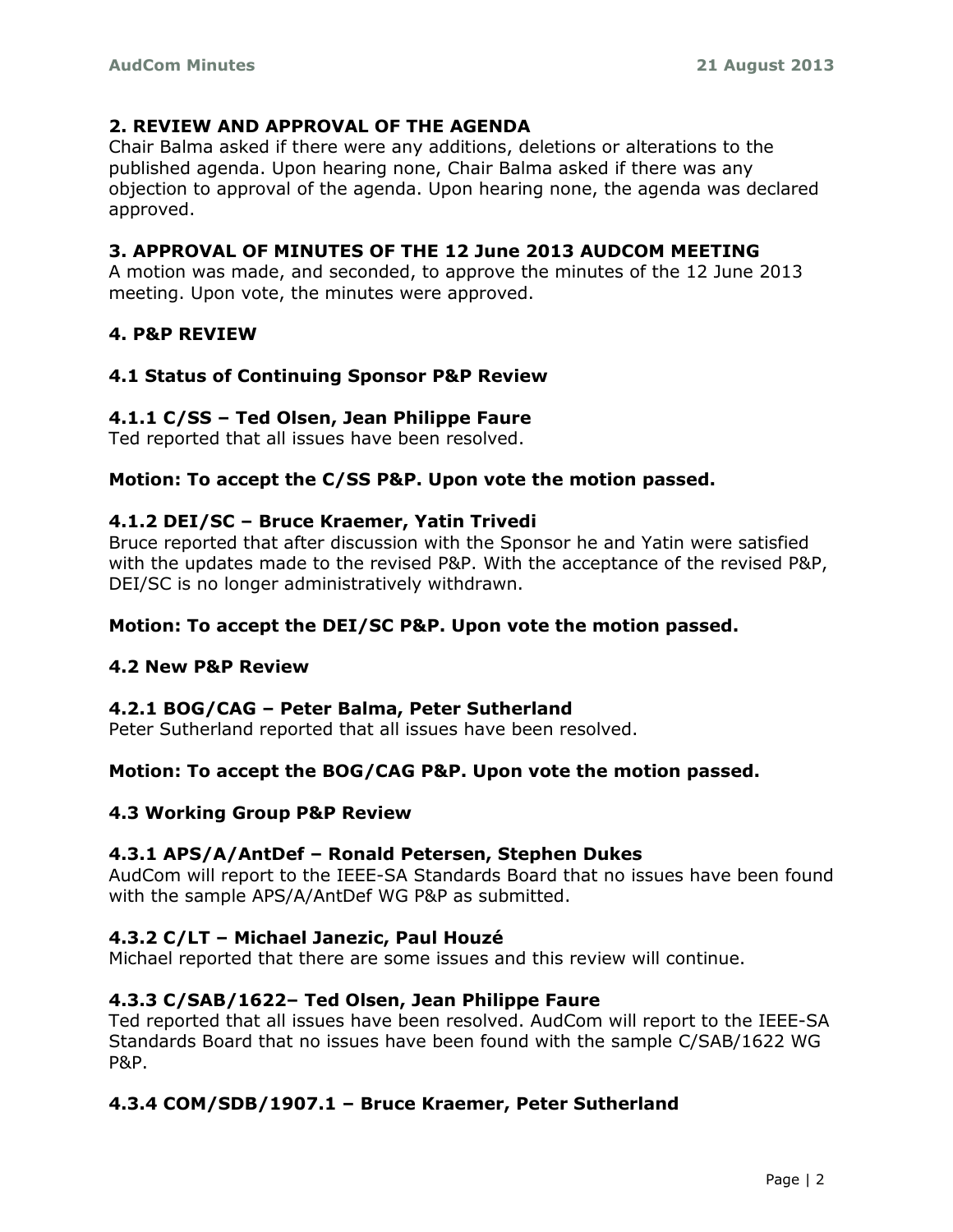Bruce reported that all issues have been resolved. AudCom will report to the IEEE-SA Standards Board that no issues have been found with the sample COM/SDB/1907.1 WG P&P.

# **4.3.5 IAS/PCI/1886 – Hung Ling, Ronald Petersen**

Hung reported that the 2010 baseline was used instead of the 2012 baseline. Also, the P&P that was updated was not redlined. The WG is to resubmit their P&P using the 2012 baseline and showing any changes made.

# **4.3.6 RAS/SC/ORA – Yatin Trivedi, Stephen Dukes**

Yatin reported that all issues have been resolved. AudCom will report to the IEEE-SA Standards Board that no issues have been found with the sample RAS/SC/ORA WG P&P.

# **4.3.7 SASB/SCC39/TC95\_SC1 – Michael Janezic, Paul Houzé**

Paul reported that all issues have been resolved. AudCom will report to the IEEE-SA Standards Board that no issues have been found with the sample SASB/SCC39/TC95\_SC1 WG P&P.

# **4.4 Requests for New Sponsor Recognition**

Request to allow C/VSSC, established as a sponsor under the Computer Society to operate under the C/SAB approved P&P.

Motion: AudCom recommends that the SASB accept the establishment of an additional Sponsor – Computer Society/ Voting Systems Standards Committee (C/VSSC). C/VSSC P&P not accepted yet. Work to continue under C/SAB until Sponsor P&P accepted. Upon vote, the motion was approved.

# **5. OLD BUSINESS**

# **5.1 AudCom Baseline Documents – 2013 Updates**

AudCom reviewed the baseline documents. In the Membership section, AudCom approved the change to the text. In the Subcommittee section, AudCom approved the change to remove "subcommittee" and replace with "subgroup" in the entity WG P&P, the individual WG P&P as well as the P&P's for SCC1 and SCC2, and to allow editorial changes associated with this change to be done by the AudCom Chair and the AudCom Administrator.

In the Appeals section, AudCom approved the change to remove "or working group" in the Sponsor, SCC1 and SCC2 P&P's. AudCom approved substituting language from SCC1 P&P to put in the Sponsor P&P. AudCom also approved the motion to modify the instructional text of clause 9.0.

In the Voting of Chair or Vice Chair section and the Meeting Notice section, there was discussion on what changes need to be made. An Ad Hoc was created to address these changes. The Ad Hoc will be chaired by Michael Janezic with the